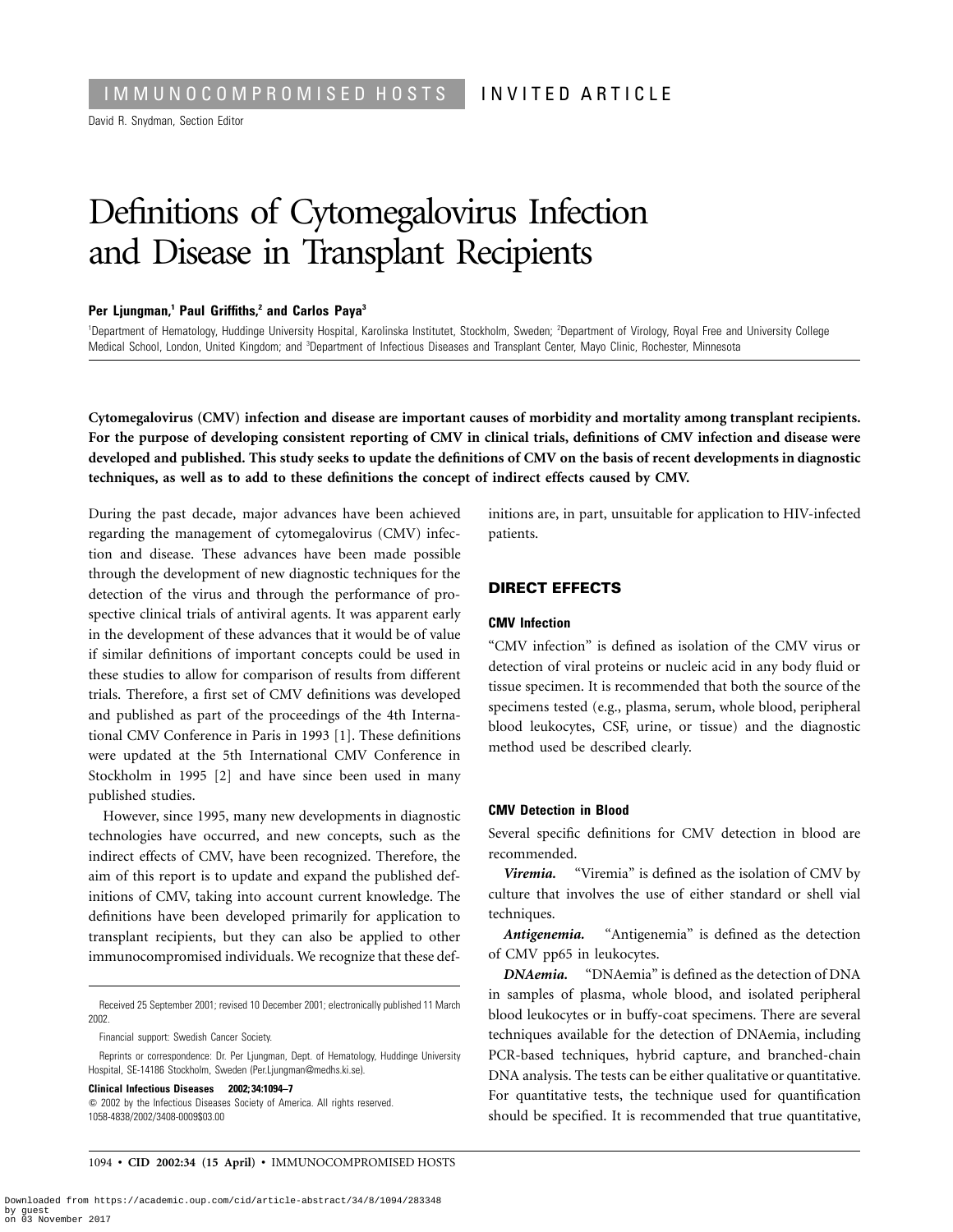rather than semiquantitative, techniques be used to measure the virus load.

*RNAemia.* "RNAemia" is defined as the detection of RNA (e.g., by nucleic acid sequence–based amplification or noncommercial reverse transcriptase–PCR) in samples of plasma, whole blood, or isolated peripheral blood leukocytes or in buffy-coat specimens.

# **Primary CMV Infection**

"Primary CMV infection" is defined as the detection of CMV infection in an individual previously found to be CMV seronegative. The appearance of de novo specific antibodies in a seronegative patient may also be acceptable for the diagnosis of CMV, provided that passive transfer of antibodies via immunoglobulin or blood products can be excluded.

## **Recurrent Infection**

"Recurrent infection" is defined as new detection of CMV infection in a patient who has had previously documented infection and who has not had virus detected for an interval of at least 4 weeks during active surveillance. Recurrent infection may result from reactivation of latent virus (endogenous) or reinfection (exogenous).

*Reinfection.* "Reinfection" is defined as detection of a CMV strain that is distinct from the strain that was the cause of the patient's original infection. For cases in which infection can be demonstrated on 2 different occasions, reinfection may be documented by sequencing specific regions of the viral genome or by using a variety of molecular techniques that examine genes known to be polymorphic. Reinfection is diagnosed if the 2 strains are distinct. Reinfection may also be inferred if the patient develops new immune responses to epitopes known to be polymorphic; however, interference from passive antibody must be excluded.

*Reactivation.* Reactivation is assumed if the 2 strains are found to be indistinguishable either by sequencing specific regions of the viral genome or by using a variety of molecular techniques that examine genes known to be polymorphic.

### **CMV End-Organ Disease**

A general problem involves how to report copathogens together with CMV. Each pathogen's relative importance is frequently difficult to assess, and, therefore, it is important that the presence of copathogens be reported clearly.

*Pneumonia.* "CMV pneumonia" is defined by the presence of signs and/or symptoms of pulmonary disease combined with the detection of CMV in bronchoalveolar lavage fluid or lung tissue samples. Detection of CMV should be performed by virus isolation, histopathologic testing, immunohistochemical analysis, or in situ hybridization. Detection of CMV by PCR alone may be too sensitive for the diagnosis of CMV pneumonia and

is therefore insufficient for this purpose. The presence of fungal copathogens, such as *Aspergillus* species, together with radiologic signs typical of *Aspergillus* pneumonia (e.g., a halo sign or a crescent sign) indicates fungal pneumonia rather than CMV pneumonia.

*Gastrointestinal disease.* "CMV gastrointestinal disease" is defined by identification of a combination of clinical symptoms from the upper or lower gastrointestinal tract, findings of macroscopic mucosal lesions on endoscopy, and demonstration of CMV infection (by culture, histopathologic testing, immunohistochemical analysis, or in situ hybridization) in a gastrointestinal tract biopsy specimen. Detection of CMV by PCR alone is insufficient for the diagnosis of CMV gastrointestinal disease. Patients with CMV disease that involves the intestinal tract usually have mucosal abnormalities that can be seen by the endoscopist, but the appearance of some of these lesions is subtle. The spectrum of endoscopic lesions is variable and ranges from patchy erythema, exudates, and microerosions to diffusely edematous mucosa, to multiple mucosal erosions, to deep ulcers and pseudotumors. The diagnostic yield for CMV is higher when mucosal abnormalities are targeted for study. If CMV is detected in normal mucosa near a lesion consistent with those typical of CMV infection, this can be accepted as CMV gastrointestinal disease.

*Hepatitis.* "CMV hepatitis" is defined by findings of elevated bilirubin and/or enzyme levels during liver function testing, absence of any other documented cause of hepatitis, and detection of CMV infection (by culture, psychopathologic testing, immunohistochemical analysis, or in situ hybridization) in a liver biopsy specimen. Detection of CMV by PCR alone is insufficient for the diagnosis of CMV hepatitis because it can imply the presence of transient viremia. Documentation of CMV (i.e., by immunohistochemical analysis) within the liver tissue is needed. Other pathogens, such as hepatitis C virus, may be present without excluding the diagnosis of CMV hepatitis.

*CNS disease.* "CNS disease" is defined by the identification of CNS symptoms together with the detection of CMV in CSF samples, by culture or PCR, or in brain biopsy specimens, by culture, histopathologic testing, immunohistochemical analysis, or in situ hybridization.

*Retinitis.* Lesions typical of CMV retinitis must be confirmed by an ophthalmologist.

*Nephritis.* "CMV nephritis" can be defined by the detection of CMV infection (by culture, immunohistochemical analysis, or in situ hybridization) together with the identification of histologic features of CMV infection in a kidney biopsy specimen obtained from a patient with renal dysfunction. Detection of CMV by PCR alone is insufficient for the diagnosis of CMV nephritis. Furthermore, detection of CMV in the urine of a patient with kidney dysfunction does not fulfill the definition of CMV nephritis.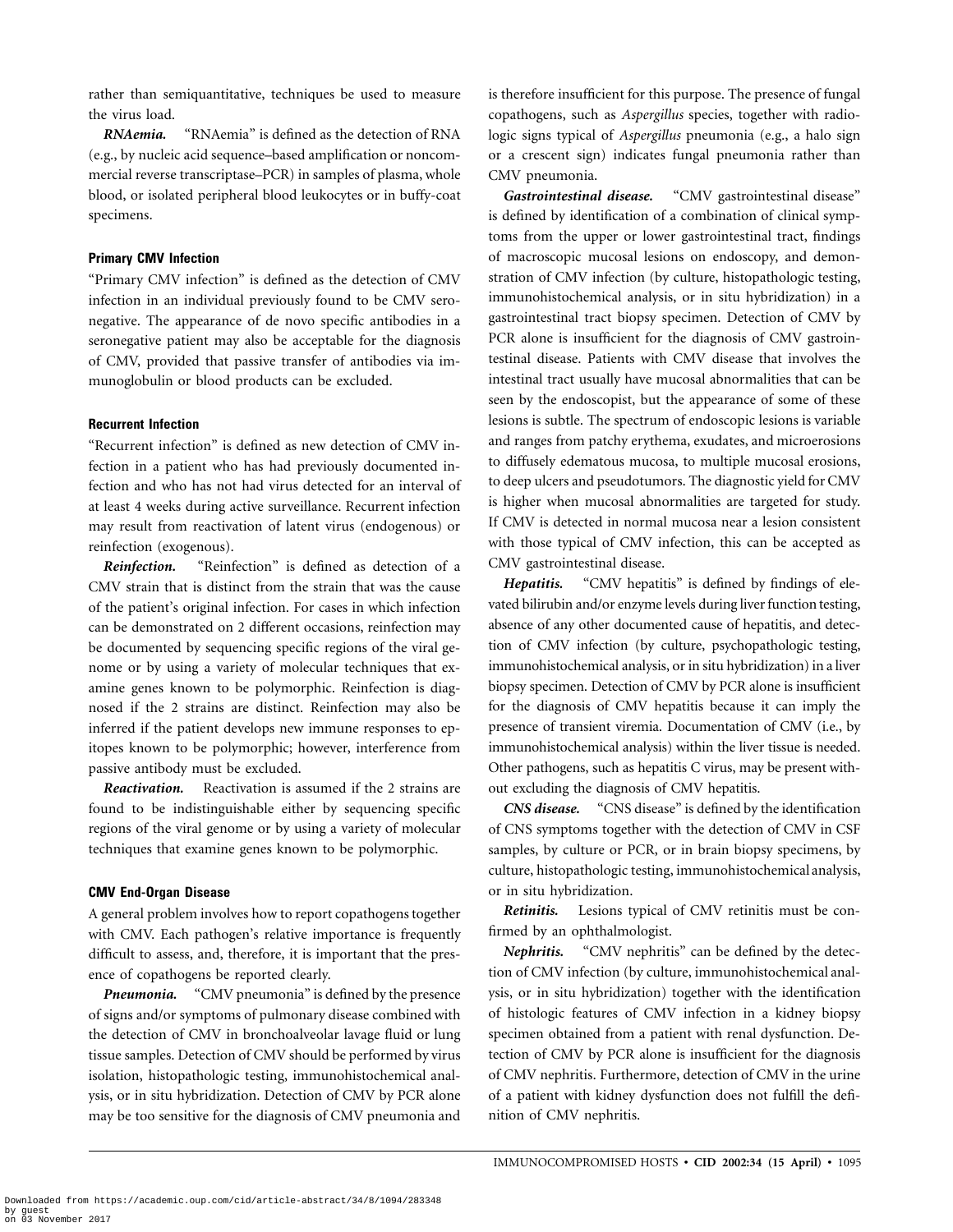*Cystitis.* "CMV cystitis" is defined by the detection of CMV infection (by culture, immunohistochemical analysis, or in situ hybridization) together with the identification of conventional histologic features of CMV infection in a bladder biopsy specimen obtained from a patient with cystitis. Detection of CMV by PCR alone is insufficient for the diagnosis of CMV cystitis. Furthermore, detection of CMV in urine combined with identification of symptoms does not fulfill the definition of CMV cystitis.

*Myocarditis.* "CMV myocarditis" is defined by the detection of CMV infection (by culture, immunohistochemical analysis, or in situ hybridization) together with the identification of conventional histologic features of CMV infection in a heart biopsy specimen obtained from a patient with myocarditis. Detection of CMV by PCR alone is insufficient for the diagnosis of CMV myocarditis.

*Pancreatitis.* The definition of CMV pancreatitis requires the detection of CMV infection (by culture, immunohistochemical analysis, or in situ hybridization) together with the identification of conventional histologic features of CMV infection in a pancreatic biopsy specimen obtained from a patient with pancreatitis. Detection of CMV by PCR alone is insufficient for the diagnosis of CMV pancreatitis.

*Other disease categories.* CMV can also cause disease in other organs, and the definitions of these additional disease categories include the presence of compatible symptoms and signs and documentation of CMV by biopsy (detection of CMV by PCR alone is insufficient), with other relevant causes excluded.

*CMV syndrome.* The term "CMV syndrome" should be avoided. Although it is recognized that CMV can cause the combination of fever and bone marrow suppression that is usually used to define the disease entity, the same symptoms can have several other different causes in stem cell transplant recipients, including such viral infections as human herpesvirus 6 (HHV-6), possibly human herpesvirus 7, and adenovirus. Antiviral drugs might have some effect against these viruses, making interpretation of causality difficult. Thus, if the term "CMV syndrome" is to be used, it must be used only after testing has been done for HHV-6, at the very least.

In solid-organ transplant recipients, CMV syndrome is better defined. At present, the minimum requirements for its definition are the documented presence of fever (temperature,  $>38^{\circ}$ C) for at least 2 days within a 4-day period, the presence of neutropenia or thrombocytopenia, and the detection of CMV in blood. It is important that cases of CMV syndrome be differentiated from cases of end-organ disease when studies are reported.

*CMV-associated graft failure.* Several publications have suggested that CMV can induce graft failure after stem cell transplantation. It is difficult to define CMV-associated graft failure, because several other possible causes of graft failure exist, including graft rejection, relapse of hematologic disease, drug toxicity, and infection with other viruses (e.g., HHV-6, Epstein-Barr virus, and parvovirus). If the term "CMV-associated graft failure" is to be used, the minimum requirements for its definition are severe pancytopenia, bone marrow hypoplasia, detection of CMV (by culture) in bone marrow together with exclusion of rejection, relapse (determined by use of appropriate techniques), and HHV-6.

#### **Future Perspectives**

Several new diagnostic techniques are in development, the most important of which are techniques for assessment of virus load. These techniques could be used to define end-organ disease as well, but they cannot be introduced into a document on definitions until carefully performed prospective clinical trials have been performed to compare the results of virus load measurements in patients with CMV disease (according to current definitions) with those in patients without CMV disease.

# **INDIRECT EFFECTS**

In addition to directly causing end-organ diseases, CMV is associated statistically with graft rejection, accelerated atherosclerosis, and fungal or bacterial superinfection, which collectively are known as the "indirect effects" of CMV [3]. CMV infection should have been documented earlier than the indirect effect assumed to be associated with CMV. The evidence for association of CMV with these conditions is based on epidemiologic findings that show an increased risk for indirect effects caused by CMV among patients already infected with CMV. Other evidence is based on findings of reduced incidence of indirect effects during trials of antiviral therapy. This evidence will be reviewed briefly, together with postulated mechanisms.

## **Acute Graft Rejection**

Evidence from several cohort studies shows that CMV infection is associated with an increased risk of acute graft rejection. This has been shown for recipients of heart [4, 5], lung [6], kidney [7–9], and liver [8] transplants.

In a randomized, double-blind, placebo-controlled trial, valacyclovir significantly decreased biopsy-confirmed rejection in D<sup>+</sup>R<sup>-</sup> (CMV-seropositive donor/CMV-seronegative recipient) transplant recipients [10]. The Kaplan-Meier curves presented in the study by Lowance et al. [10] provide an estimate of the timing of the CMV-induced graft rejections prevented by prophylaxis.

## **Transplantation Atherosclerosis**

After heart transplantation, CMV infection was associated with greater incidence and greater severity of coronary atherosclerosis and a higher rate of graft loss in CMV-seropositive heart